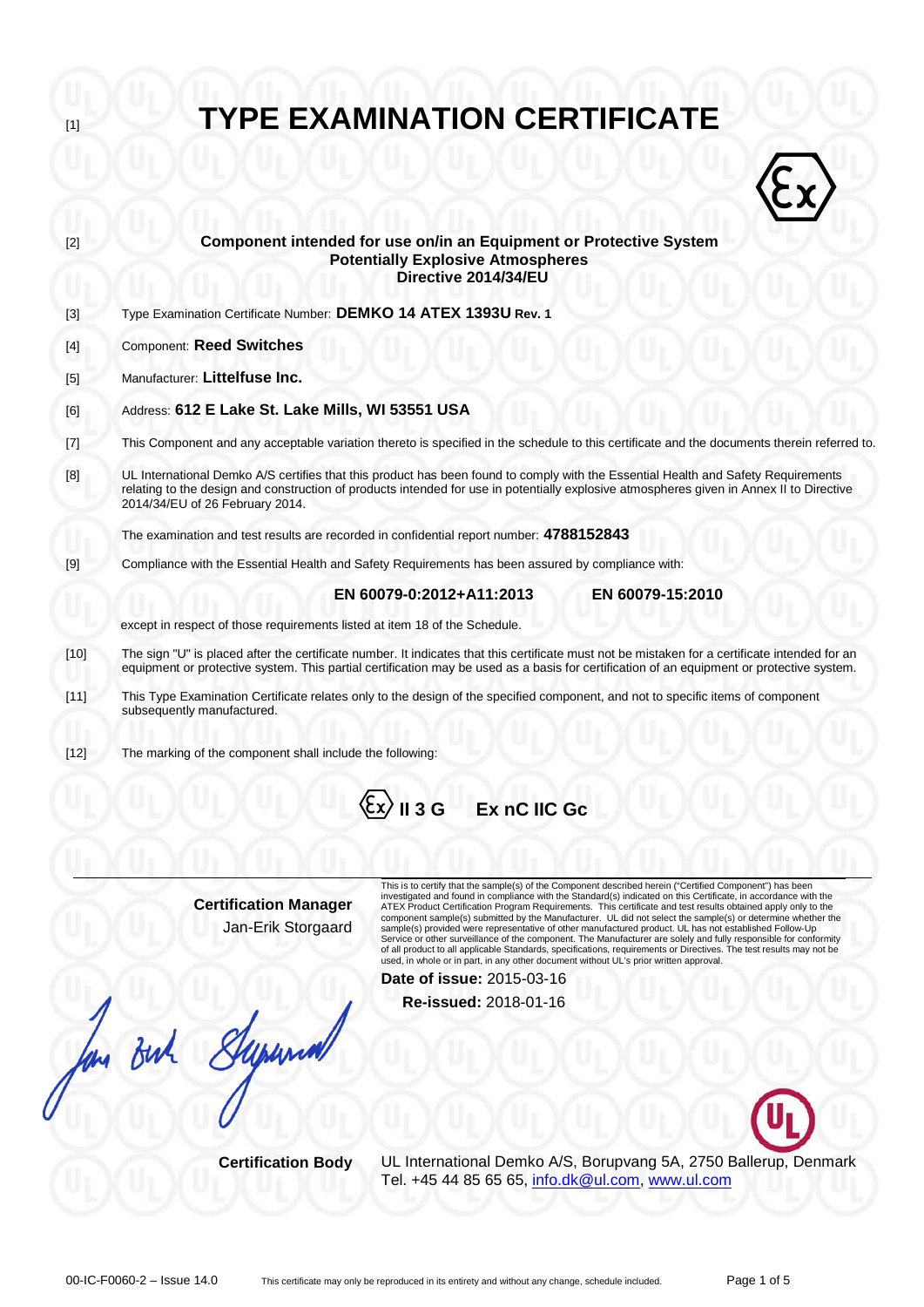#### [15] Description of Component:

The below components are hermetically sealed magnetically operated reed switches that are suitable for use in industrial hazardous location applications.

| DRR-129       | FLEX-14       | HA15-2    | MACD-14  | MATF-12  |
|---------------|---------------|-----------|----------|----------|
| MASM-14x      | MDCG-4        | MDRR-DT   | MDSM-4x  | MDSM-10x |
| MDSR-7        | MDSR-10       | MISM-3V1x | MITI-3V1 | MISM-7x  |
| MLRR-3        | <b>MLRR-4</b> | MLSM-3x   | MLSM-4x  | MRPR-3   |
| 59165         | 59166         | 59170     | 59045-1  | 59050-1  |
| MARR-5        | MDSM-DTx      | MITI-7    | MRPR-8   | 59050-2  |
| <b>DRS-50</b> | MVSR-20       | DRS-DTH   | MRPR-20  |          |

The "x" in the nomenclature can be either B or R and it indicates packaging type. B is for bulk packaging while R is tape and reel.

These reed switches can be single pole, single throw or single pole, double throw type; glass or overmolded glass; axial leads, radial leads or crimped axial leads for surface mounting as shown in the below table:

| <b>Part Number</b> | Switch Type | Package    | Terminals                                     |
|--------------------|-------------|------------|-----------------------------------------------|
| <b>DRR-129</b>     | SPST-NO     | Glass      | <b>Axial Leads</b>                            |
| <b>DRS-50</b>      | SPST-NO     | Glass      | <b>Axial Leads</b>                            |
| <b>FLEX-14</b>     | SPST-NO     | Glass      | <b>Axial Leads</b>                            |
| HA15-2             | SPST-NO     | Glass      | <b>Axial Leads</b>                            |
| MACD-14            | SPST-NO     | Glass      | <b>Axial Leads</b>                            |
| MATE-12            | SPST-NO     | Glass      | <b>Axial Leads</b>                            |
| MARR-5             | SPST-NO     | Glass      | <b>Axial Leads</b>                            |
| MVSR-20            | SPST-NO     | Glass      | Axial Leads                                   |
| MASM-14x           | SPST-NO     | Glass      | Crimped Axial Leads - Surface Mount           |
| MDCG-4             | SPST-NO     | Glass      | <b>Axial Leads</b>                            |
| <b>MDRR-DT</b>     | SPDT-CO     | Glass      | <b>Axial Leads</b>                            |
| MDSM-4x            | SPST-NO     | Glass      | Crimped Axial Leads - Surface Mount           |
| MDSM-10x           | SPST-NO     | Glass      | Crimped Axial Leads - Surface Mount           |
| <b>MDSM-DTx</b>    | SPDT-CO     | Glass      | Crimped Axial Leads - Surface Mount           |
| MDSR-7             | SPST-NO     | Glass      | <b>Axial Leads</b>                            |
| MDSR-10            | SPST-NO     | Glass      | <b>Axial Leads</b>                            |
| MISM-3V1x          | SPST-NO     | Glass      | Crimped Axial Leads - Surface Mount           |
| MITI-3V1           | SPST-NO     | Glass      | <b>Axial Leads</b>                            |
| MISM-7x            | SPST-NO     | Glass      | Crimped Axial Leads - Surface Mount           |
| MITI-7             | SPST-NO     | Glass      | <b>Axial Leads</b>                            |
| MLRR-3             | SPST-NO     | Glass      | <b>Axial Leads</b>                            |
| MLRR-4             | SPST-NO     | Glass      | <b>Axial Leads</b>                            |
| MLSM-3x            | SPST-NO     | Glass      | Crimped Axial Leads - Surface Mount           |
| MLSM-4x            | SPST-NO     | Glass      | Crimped Axial Leads - Surface Mount           |
| MRPR-3             | SPST-NO     | Glass      | <b>Axial Leads</b>                            |
| MRPR-8             | SPST-NO     | Glass      | <b>Axial Leads</b>                            |
| MRPR-20            | SPST-NO     | Glass      | <b>Axial Leads</b>                            |
| DRS-DTH            | SPDT-CO     | Glass      | <b>Axial Leads</b>                            |
| 59165              | SPST-NO     | Overmolded | Axial Leads and SMD                           |
| 59166              | SPST-NO     | Overmolded | Leads and Crimped Axial Leads - Surface Mount |
| 59170              | SPST-NO     | Overmolded | Leads and Crimped Axial Leads - Surface Mount |
| 59045-1            | SPST-NO     | Overmolded | <b>Radial Leads</b>                           |
| 59050-1            | SPST-NO     | Overmolded | <b>Radial Leads</b>                           |
| 59050-2            | SPST-NO     | Overmolded | <b>Radial Leads</b>                           |

#### Temperature range:

The service temperature range is -40°C to +125 °C.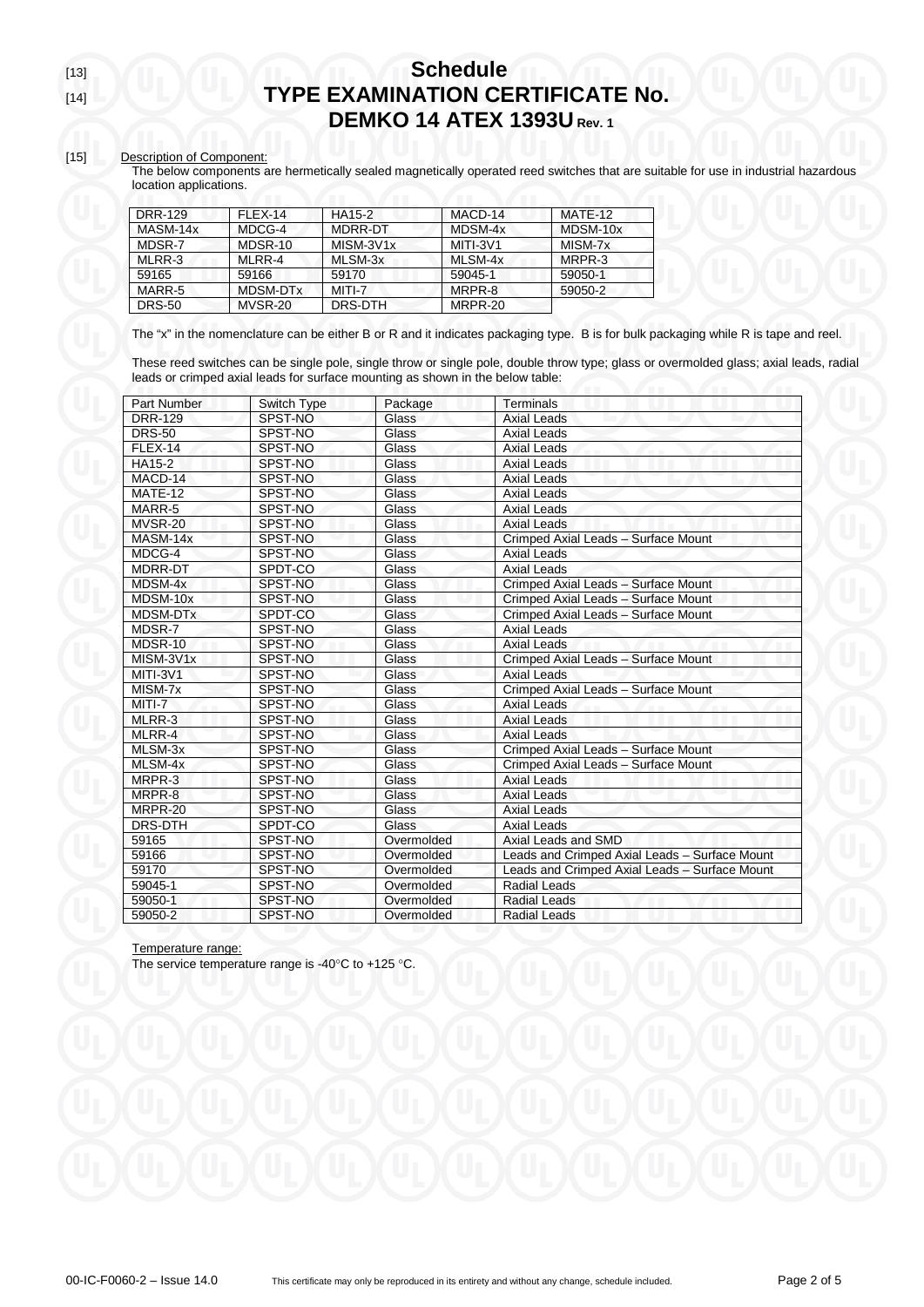## [13] **Schedule TYPE EXAMINATION CERTIFICATE No. DEMKO 14 ATEX 1393U Rev. 1**

Electrical data

| Part Number     | Maximum | AC<br>DC |         |         |              |
|-----------------|---------|----------|---------|---------|--------------|
|                 | Wattage | Voltage  | Current | Voltage | Current      |
|                 | (W)     | (V)      | (A)     | (V)     | (A)          |
| <b>DRR-129</b>  | 50      | 125      | 0.4     |         | ä,           |
| <b>DRS-50</b>   |         | 250      | 0.2     |         |              |
| FLEX-14         | 10      | 125      | 0.35    | 200     | 0.5          |
|                 |         | 140      | 0.072   |         |              |
|                 |         | 14       | 0.5     |         |              |
| HA15-2          | 20      | 265      | 0.075   | ä,      | ä,           |
|                 | 10      | 100      | 0.354   | 200     | 0.5          |
|                 | 10      | 265      | 0.3     | 200     | 0.4          |
| MACD-14         | 10      | 125      | 0.35    | 200     | 0.5          |
|                 |         | 140      | 0.072   |         |              |
|                 |         | 14       | 0.5     | m       |              |
| MATE-12         | 10      | 125      | 0.354   | 200     | 0.5          |
|                 |         | 120      | 0.1     | 50      | 0.25         |
|                 |         | 140      |         |         |              |
|                 |         | 14       | 0.5     |         |              |
| MARR-5          | 10      | 120      | 0.1     | 50      | 0.25         |
| MVSR-20         |         | 265      | 0.354   | 1000    | 0.5          |
| MASM-14x        | 10      | 125      | 0.35    | 200     | 0.5          |
|                 |         | 140      | 0.072   |         |              |
|                 |         | 14       | 0.5     |         |              |
| MDCG-4          | 10      | 125      | 0.35    | 200     | $\mathbf{1}$ |
|                 |         | 140      |         | 24      | 0.5          |
|                 |         | 14       | 0.5     |         |              |
|                 |         | 120      | 0.5     |         |              |
| MDRR-DT         | 10      | 125      | 0.35    | 175     | 0.35         |
| MDSM-4x         | 10      | 125      | 0.35    | 200     | $\mathbf{1}$ |
|                 |         | 140      |         | 24      | 0.5          |
|                 |         | 14       | 0.5     |         |              |
|                 |         | 120      | 0.5     |         |              |
| MDSM-10x        | 10      | 125      | 0.354   | 200     | 0.5          |
| <b>MDSM-DTx</b> | 10      | 125      | 0.35    | 175     | 0.35         |
| MDSR-7          | 10      | 125      | 0.354   | 200     | 0.5          |
|                 |         | 120      | 0.1     | 50      | 0.25         |
|                 |         | 140      |         |         |              |
|                 |         | 14       | 0.5     |         |              |
| MDSR-10         | 10      | 125      | 0.354   | 200     | 0.5          |
|                 |         | 140      | 0.072   |         |              |
|                 |         | 14       | 0.5     |         |              |
| MISM-3V1x       | 10      | 120      | 0.25    | 170     | 0.25         |
| MISM-7x         | 10      | 120      | 0.25    | 170     | 0.25         |
| MITI-7          | 10      | 120      | 0.25    | 170     | 0.25         |
| MLRR-3          | 20      | 125      | 0.707   | 200     | 1            |
| MLRR-4          | 20      | 125      | 0.707   | 200     | $\mathbf{1}$ |
|                 |         |          |         | 24      | 0.25         |
|                 |         |          |         | 50      | 0.25         |
| MLSM-3x         | 20      | 125      | 0.707   | 200     | 1            |
| MLSM-4x         | GP      | 125      | 0.707   | 200     | $\mathbf{1}$ |
|                 |         |          |         | 24      | 0.25         |
|                 |         |          |         | 50      | 0.25         |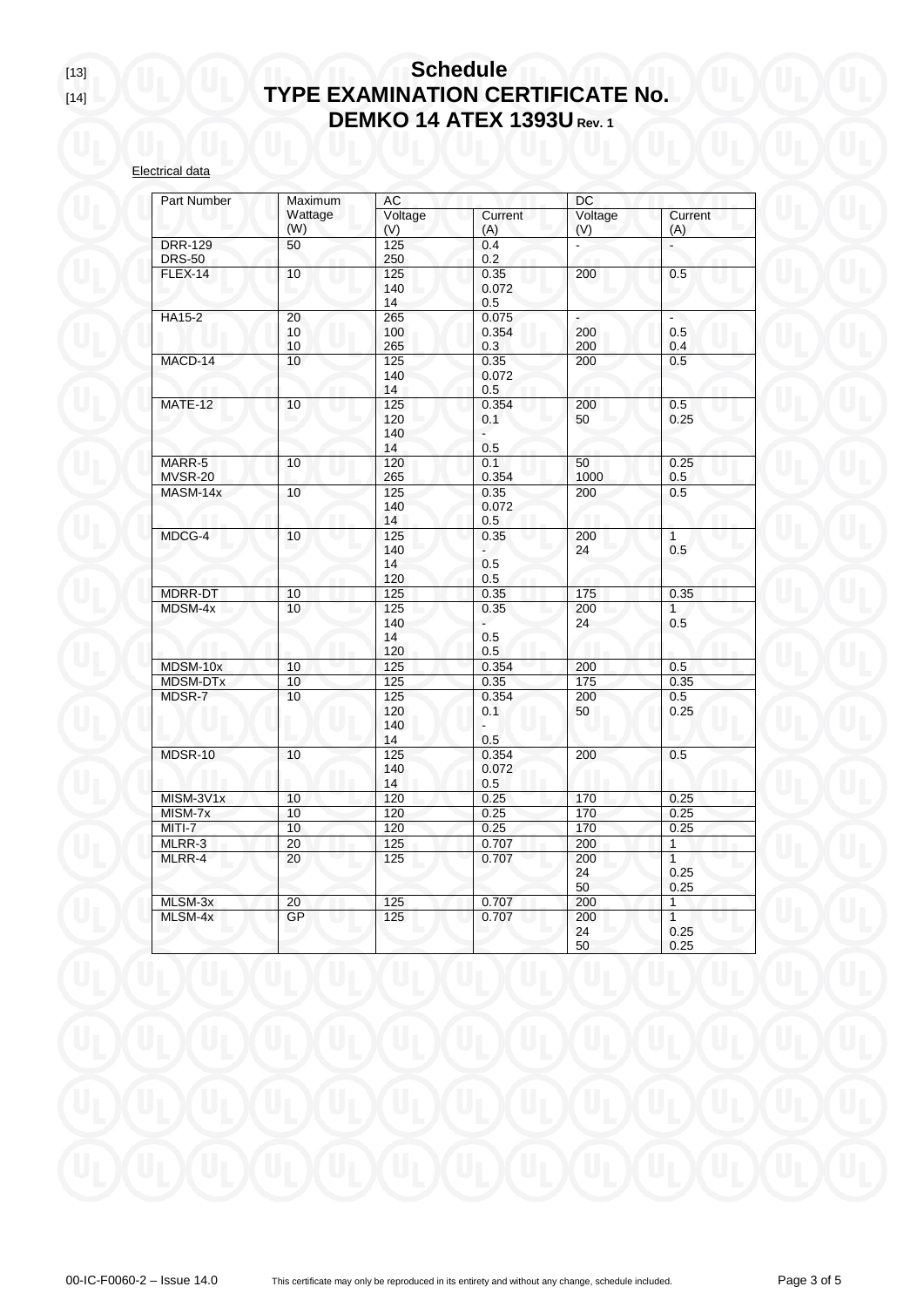### [13] **Schedule** [14] **TYPE EXAMINATION CERTIFICATE No. DEMKO 14 ATEX 1393U Rev. 1**

| Part Number | Maximum        | AC                      |                               | DC             |                |
|-------------|----------------|-------------------------|-------------------------------|----------------|----------------|
|             | Wattage<br>(W) | Voltage<br>(V)          | Current<br>(A)                | Voltage<br>(V) | Current<br>(A) |
| MRPR-3      | 50             | 120                     | 0.5                           | 200<br>24      | 0.001<br>1.5   |
|             |                | 120<br>240              | 0.1<br>0.05                   |                |                |
|             |                | 24                      | 1.125                         | $\sim 10$      |                |
| MRPR-8      | 50             | 120                     | 0.5                           | 200<br>24      | 0.001<br>1.5   |
|             |                | 240<br>120<br>265<br>48 | 0.25<br>0.5<br>0.189<br>0.707 | 250            | $\mathbf{1}$   |
| MRPR-20     | 50             | 24                      | 1.125                         | 24             | 1.5            |
|             |                | 265                     | 0.189                         | 250            | $\mathbf{1}$   |
| DRS-DTH     | 30             | 125<br>250              | 0.24<br>0.12                  | 500            | 0.002          |
| 59165       | 10             | 140                     | 0.35                          | 200            | 0.5            |
| 59166       | 10             | 140                     | 0.35                          | 200            | 0.5            |
| 59170       | 10             | 140                     | 0.35                          | 200            | 0.5            |
| 59045-1     | 10             | 140                     | 0.35                          | 200            | 0.5            |
| 59050-1     | 10             | 140                     | 0.35                          | 200            | 0.5            |
| 59050-2     | 20             | 265                     | 0.35                          | 200            | 0.5            |

### Routine tests: Not required.

[16] Descriptive Documents

The scheduled drawings are listed in the report no. provided under item no. [ 8 ] on page 1 of this Type Examination Certificate.

- [17] Schedule of Limitations:
	- These devices shall be used within their electrical ratings as indicated under "Electrical Data".
	- These devices shall be mounted within a suitable ATEX enclosure in accordance with spacing, mounting, and segregation requirements of the ultimate product standard.
	- These devices are intended for factory wiring only (terminations are not suitable for field wiring).
	- No determination of the strength of the glass envelope has been made. Each end-use application shall determine the adequacy of the glass envelope.
	- The temperature test was conducted on these devices to determine the appropriate service temperature. Devices were tested at a room ambient, 22°C and maximum temperature measured was as shown in the table below. If used in higher ambient, the difference between the higher ambient and 22°C shall be added to the maximum temperatures measured below. Temperature Test shall be considered in end product evaluation.